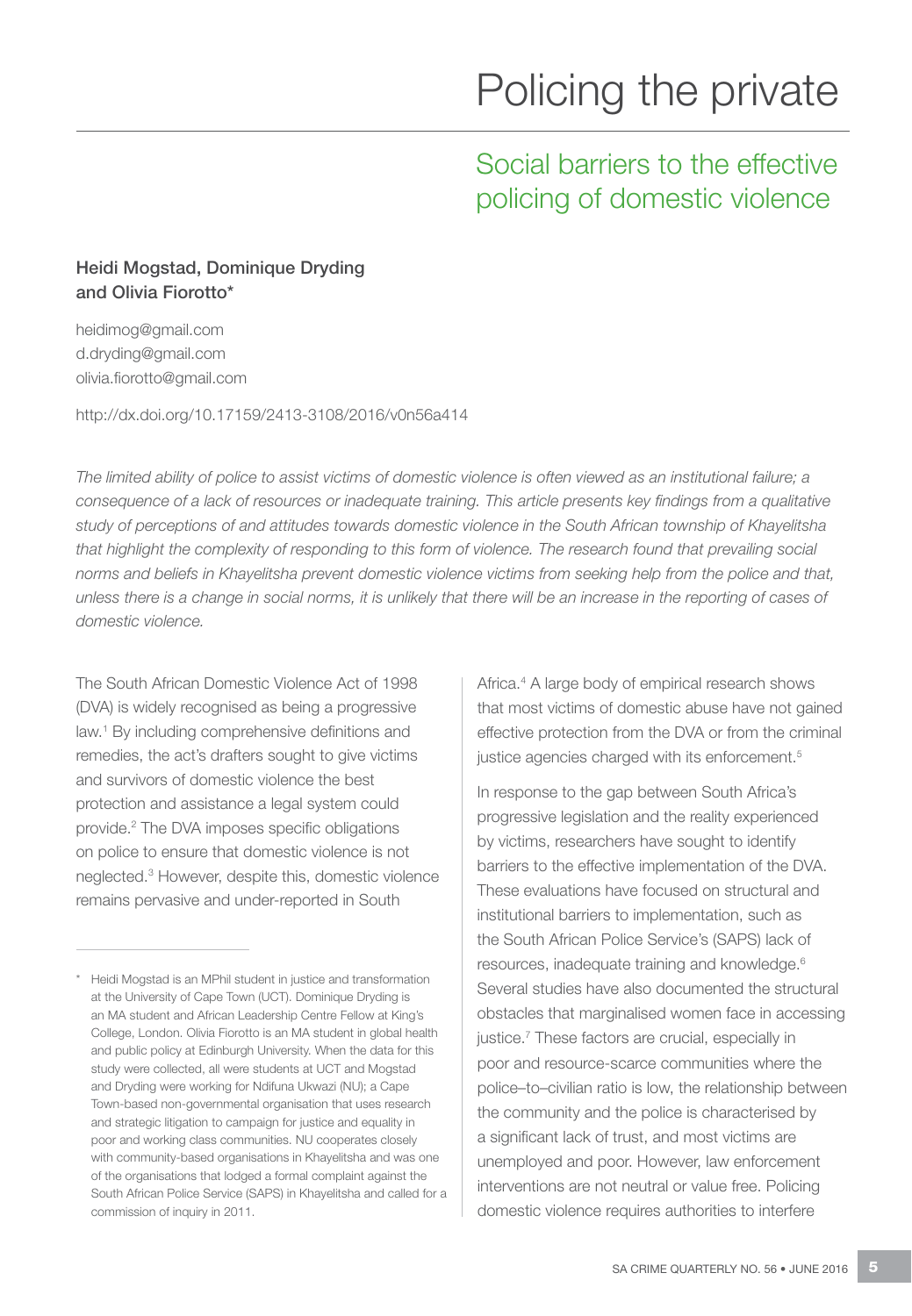in private and previously unregulated spheres. To be effective, the policing of this crime depends on community norms that recognise and support police intervention as acceptable and appropriate.

This article is based on a 10-month qualitative research project on domestic violence in Khayelitsha, a partially informal township on the outskirts of Cape Town.8 Khayelitsha was established by the apartheid regime in 1983 under the terms of the Native Urban Areas Act, to consolidate Cape Town's legal African population in a racial enclave on the urban periphery.9 Despite a massive rollout of social grants and significant differences in wealth and living standards between Khayelitsha neighbourhoods, poverty and unemployment remain widespread.10 Khayelitsha is also burdened with high levels of crime and social violence.11 As noted by Seekings, crime is a constant consideration in the lives of people living in Khayelitsha.12 The township is particularly notorious for its high rates of gang violence, vigilantism and public and sexual assaults.13 Although local organisations and gender scholars recognise domestic violence as a prevalent social problem in Khayelitsha, violence in the household is usually overshadowed by the overwhelming focus on violence in the public sphere.<sup>14</sup>

The research was prompted by the Khayelitsha Commission of Inquiry (KCoI), also known as the O'Regan–Pikoli Commission. After substantial lobbying by local organisations, Western Cape Premier Helen Zille appointed the commission in August 2012 to investigate allegations of police inefficiencies and a breakdown in the relationship between the community and the police in Khayelitsha.15 The commission was tasked with investigating all policing activities in the area, including the policing of domestic violence. This attention to domestic violence was unprecedented, as other South African commissions of inquiry focused on uncovering violent crime or events have either silenced or sidelined domestic violence and violence against women.16

Through a combination of expert and victim testimony, the commission revealed the systematic failure of police to comply with the DVA and National Instruction 7/2009, which regulates enforcement

of the act.17 However, the commission's narrow mandate left several important issues unexplored. Firstly, by focusing almost exclusively on structural and institutional problems in policing, the commission did not consider or hear evidence about the role of cultural and gendered norms and beliefs in shaping the social limits of appropriate behaviour.<sup>18</sup> Secondly, although the commission confirmed that there was a breakdown in the relationship between the community and the police, not enough was revealed about why so few victims in Khayelitsha chose to report cases of domestic abuse and to what extent the low rate of reporting could be explained by a lack of trust in the police.<sup>19</sup>

To help address these knowledge gaps, the authors undertook a qualitative research project in partnership with the Social Justice Coalition (SJC). The research was explorative in nature. Its purpose was to map local perceptions of, and attitudes towards, domestic violence and its policing.

In this article, we reflect on some of our key findings, focusing specifically on how social norms and beliefs regulate experiences of and responses to domestic abuse. We begin by describing the research methods, followed by a presentation of the findings. Next, we discuss the role of social norms and beliefs in shaping the reluctance to involve police in cases of abuse. Finally, we conclude by summarising and discussing the implications of our findings.

# **Methods**

Between September 2014 and June 2015 data were collected from five focus groups and seven in-depth individual interviews. The five focus groups were held in Khayelitsha in venues provided by the SJC. There was a total of 40 participants. Two of the focus groups consisted of men only, and three of women only. We divided our focus groups along gendered lines to identify the differences between how men and women speak and feel about domestic violence, and to ensure that participants would feel safe to speak openly. Since all participants were first-language Xhosa speakers, Xhosa-speaking translators helped facilitate the discussions.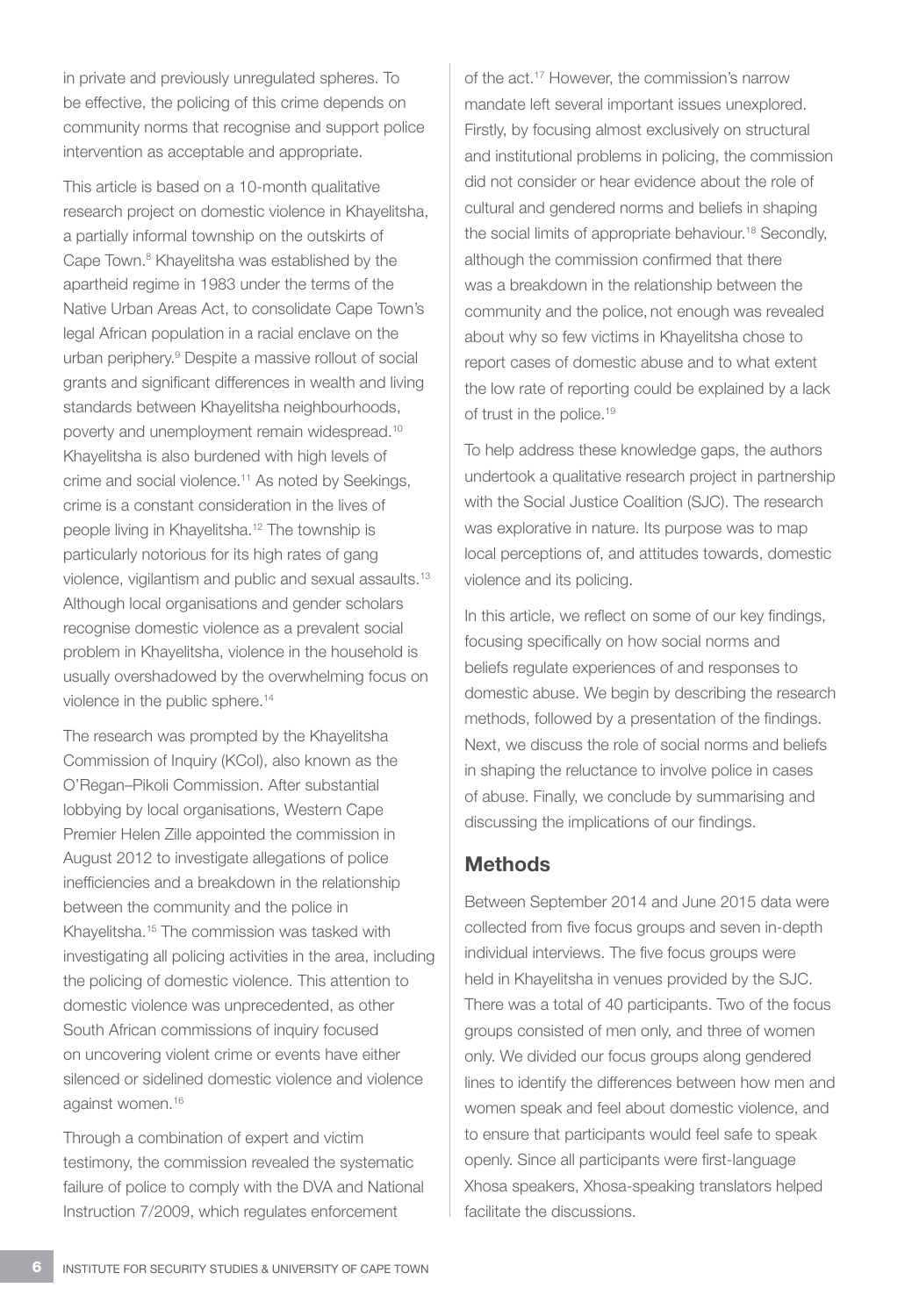Focus groups were used because they produce data and insights not easily accessible in individual interviews.20 As noted by Albrecht:

Given that focus groups are social events involving the interaction of participants and the interplay and modification of ideas, such a forum for opinion gathering may render data that are more ecologically valid than methods that assess individuals' opinions in relatively asocial settings. A focus group responding to a new idea might generate opinions more like those of the public than would even a large number of isolated respondents.<sup>21</sup>

Focus groups are especially useful when studying group cultures and exploring degrees of consensus.<sup>22</sup>

To supplement our data and mitigate problems associated with focus groups,we also conducted three selective in-depth interviews with women willing to talk about their personal histories of abuse and relationships with the police.<sup>23</sup> These interviews provided rich and detailed data and allowed us to further probe what factors and beliefs shaped victims' responses to abuse. We conducted two interviews with local counsellors of domestic violence survivors, two interviews with local activists working with gender-based violence, and one interview with a female member of one of Khayelitsha's community policing forums (CPFs).<sup>24</sup> These seven interviews provided important contextual knowledge and offered the opportunity to discuss preliminary findings.

Our interviewees were identified and recruited with assistance from SJC and the social justice organisation Ndifuna Ukwazi (NU), where Mogstad and Dryding worked during the research period. All individual interviews were conducted in English. The focus group discussions and interviews were transcribed into English and analysed, using thematic analysis.25 Our primary data were supplemented by informal background interviews with local activists, members of the CPFs, and a journalist working on the KCoI. The KCoI's final report, transcripts of victim and expert testimonies, and meeting minutes from the community policing sub-forum dealing with domestic violence were closely read and analysed.26 The study was self-funded and not reviewed by an ethics committee.

# Limitations and clarifications

The terms 'local' and 'the community' are ambiguous. They are not used here to imply that all people in Khayelitsha share the views discussed. We cannot assume the presence of common values and beliefs across this large, heterogeneous, diverse township consisting of people with different experiences, knowledge, living standards and educational levels.<sup>27</sup>

Participants in the focus groups were recruited by the SJC on a voluntary basis and identified using purposive sampling.28 Because we were interested in exploring norms and beliefs, personal experience of abuse and/or of engagement with the police in the case of abuse were not considered necessary criteria. However, in order to stimulate clear, focused and in-depth discussions, it was important that the participants in our focus groups had some shared experiences of the challenges of policing domestic violence in their particular area.<sup>29</sup> We therefore recruited participants who were of similar age, from similar cultural backgrounds, and who shared similar living standards and income levels.<sup>30</sup>

The majority of participants in the focus groups were in their late 30s and unemployed. Most of the participants were married, and almost all lived with a partner and children. All focus group participants were isiXhosa speaking. Many participants had been born in the Eastern Cape and had been residing in Khayelitsha for various lengths of time.<sup>31</sup> Participants lived in informal settlements and had limited or irregular access to sanitation, water and electricity.<sup>32</sup> This is important to note, since the KCoI revealed particular problems and challenges with policing in the informal areas of Khayelitsha.<sup>33</sup> The focus group participants were all members of the SJC, although their history of membership and participation in the organisation varied significantly.<sup>364</sup> The focus groups did not include anyone who self-identified as lesbian, gay, bi-sexual, transgender or intersex. The findings cannot therefore shed light on this population's particular concerns and challenges in dealing with police or domestic violence.

Although our findings are not representative, they provide useful insights into how cultural norms and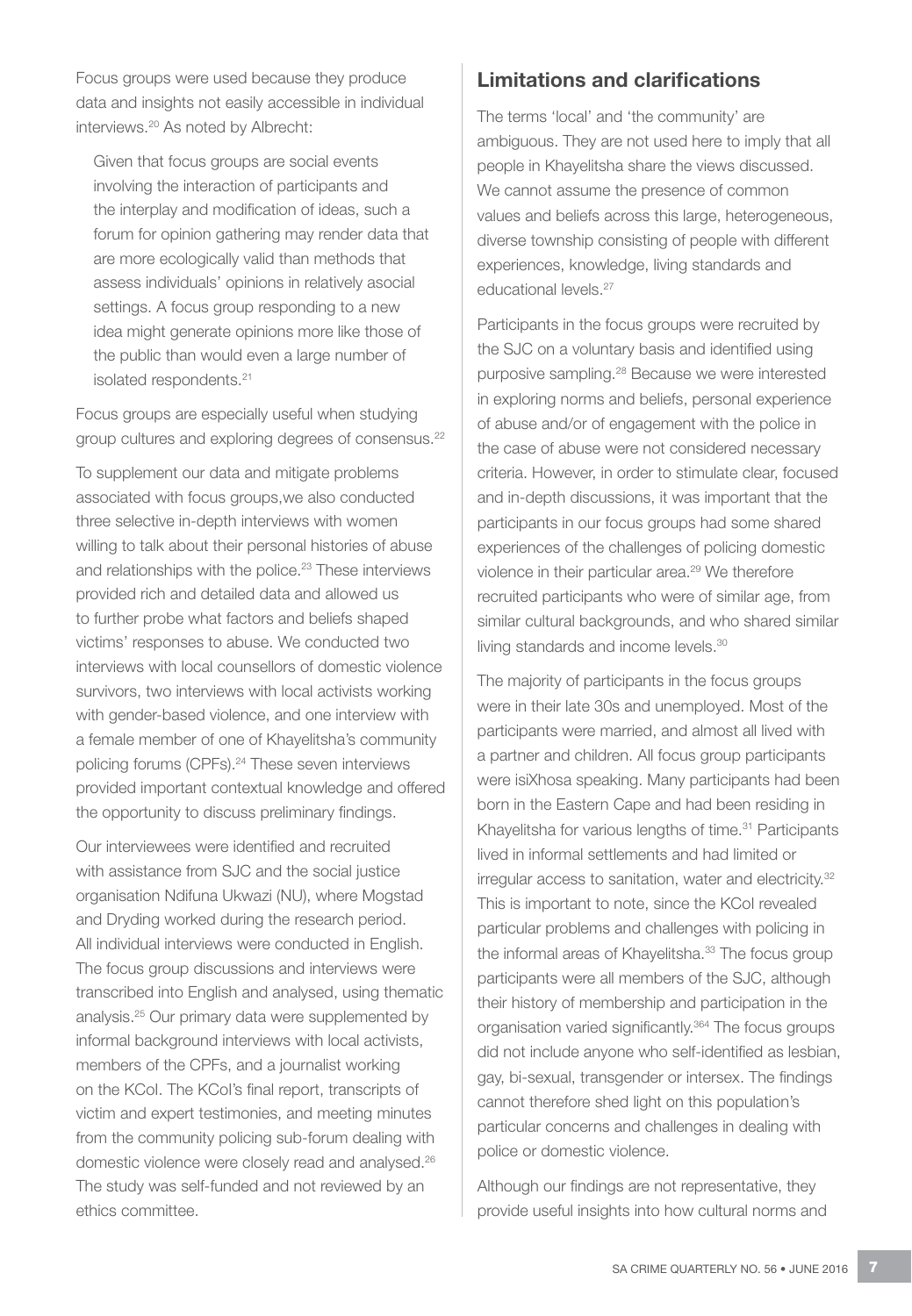beliefs can complicate well-intended legal interventions, such as the policing of domestic violence.

It is also important to acknowledge our positionalities as three young, coloured and white women who do not speak isiXhosa.35 Our personal traits and backgrounds influenced not only the questions we asked and what our participants chose to reveal but also how we interpreted responses and framed findings in this article.36 While the fact that our participants were of the same gender, from similar backgrounds and close in age may have helped facilitate trust, participants' responses were also likely influenced by their relationships to other participants and by the sensitive nature of the topic. Although many of our participants were comfortable speaking English, our partial reliance on translators' interpretations meant that we lost some nuance and richness in responses. However, using local translators also reduced barriers to participation and helped us understand culture-specific references.<sup>37</sup>

# Findings

In this section, we present empirical findings suggesting that prevailing social norms and beliefs in Khayelitsha prevent domestic violence victims from seeking help from the police. While our arguments are supported by the data we collected in the field, we also draw on the insights from a wide range of studies questioning the ability of legal reforms to influence entrenched cultural and gendered norms, attitudes and practices in South Africa.38

#### Barriers to reporting

Nearly all of the research participants maintained that involving the police in cases of domestic abuse is inappropriate because domestic abuse is a private issue. Although they acknowledged that abuse is harmful and that something ought to be done about it, participants said that involving the police was unacceptable, or disloyal. Police interference was also seen to violate culturally correct procedures.

When discussing appropriate ways of dealing with domestic violence, nearly all participants agreed that it would be best if the couple involved settled the issue without any external interference. The exception was one male participant who suggested

that street committees could step in as mediators.<sup>39</sup> Participants also said that the only culturally accepted alternative to settling the dispute between partners was to seek guidance from in-laws. As one male participant explained:

You see, here in Khayelitsha … if I do something to my wife or she does something to me, it is very important to not go first to the police station. If I am abusing my wife, she may get out of my home and go to her home and tell her relatives, and after that, they will call my relatives … and then we will have a meeting of some sort and solve the problem without interference from the police.40

Our research indicated that married women faced especially strong pressure to restore peace in their families without police intervention. Whereas some men suggested that using in-laws as mediators was an example of 'culture working', female participants emphasised that 'solving the problem' was usually done without much consideration of women's personal opinions and well-being. In addition, it was stressed that the in-laws were involved not to end the abuse but to broker the peace and 'keep the family together'. As a female interviewee explained:

In the white world, people go to therapy to find out what is really causing this problem … but in our lives, we have the option to sit down with the elders, and then they will give you advice on how to make your marriage work … Sometimes the family gives you good advice, but let's say, if you are a *makoti* [daughter-in-law] they don't like, they do not think about you.

Female focus group participants, interviewees and counsellors unanimously stressed that in-laws generally took the husband's side in a dispute, neglected women's opinions and suffering and left women with 'little control over the situation'.

While some women experienced pressure from their in-laws or family members to stay with abusive partners, many female participants had also internalised cultural norms prioritising the welfare and maintenance of the family above their own well-being.41 Several women suggested that they tolerated abuse because they did not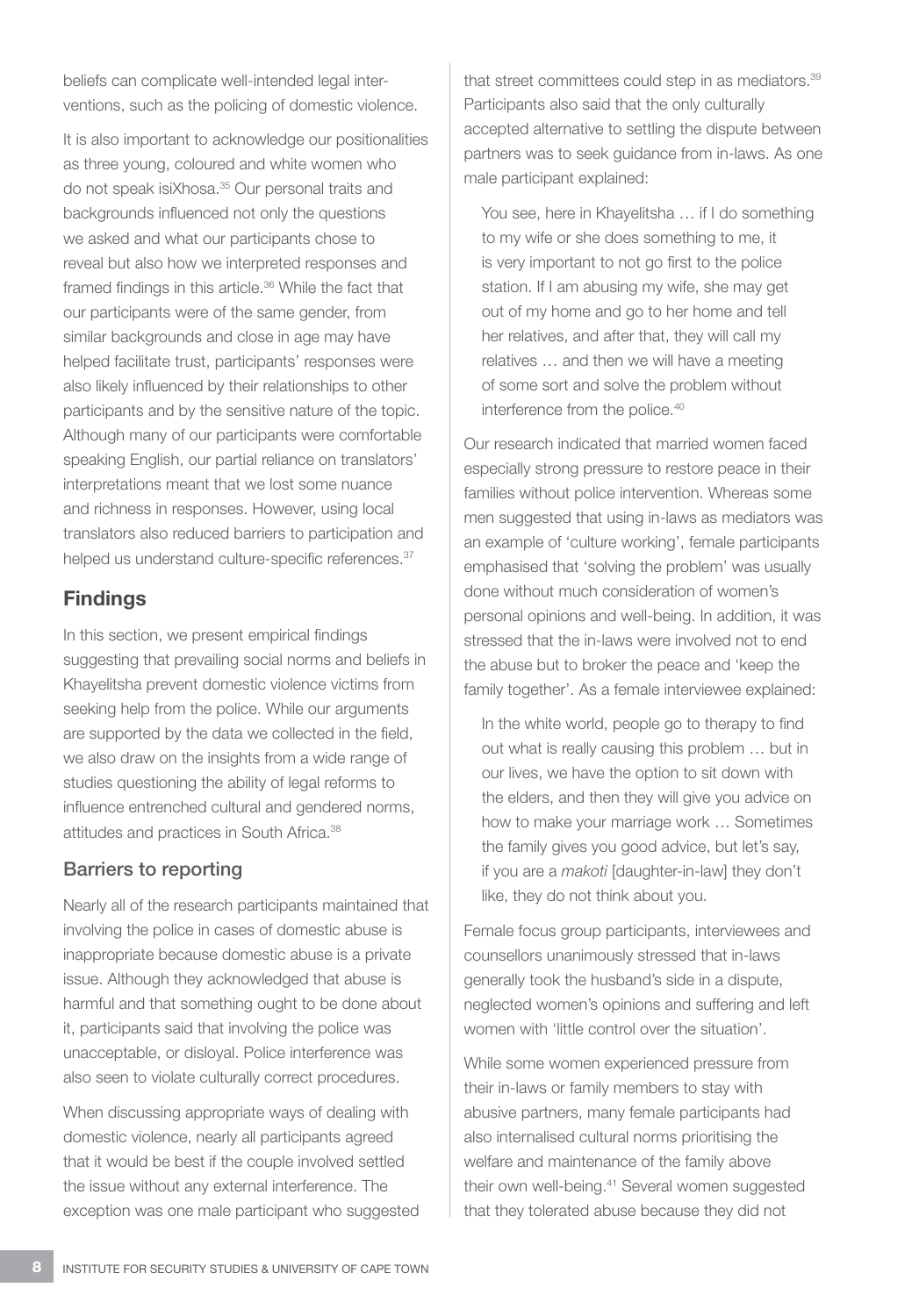want their children to grow up without a father. In such situations, involving the police was seen as especially problematic as the women did not want to be responsible for sending their children's father to prison.

A number of female participants suggested that what they experienced was neither unique nor sufficient reason to break familial bonds and cultural expectations. As one interviewee succinctly put it, 'My mother was able to endure it [an abusive relationship], so why shouldn't I?'<sup>42</sup> Behind these statements was an acceptance of spousal abuse as 'normal' and an experience that did not justify intervention by police or any other outside actors. In addition, both men and women said that police intervention was inappropriate because both parties were responsible for the abuse. Men felt particularly strongly about this and repeatedly stressed that women also abused their husbands and boyfriends. Several female participants also insisted on sharing the blame for domestic violence with their partner. The following reflection by one female participant is typical of many of the stories we heard. It illustrates how some participants internalised blame for the abuse they experienced and exemplifies how many female participants described domestic violence as normal.43

It happens every weekend … We shout at each other, he beats me, I try to hit him back … But when you wake up in the morning, you will feel very sorry for your partner and what you have done, and you will never go to the cops.

A few men and women said that women were guilty of deliberately provoking men, for example by shouting or nagging. In one male focus group, it was suggested that some women want their partner to beat them so 'they can feel that they are being loved and fought over'. While the idea that some women interpret abuse as an expression of love or care was repeated in all the female focus groups, participants were careful to emphasise that they spoke about other women, not themselves.<sup>44</sup>

Participants expressed reluctance to involve the police in domestic violence when the victim was a person whom they knew or cared about. When asked if they would call the police if they saw or

heard a friend or neighbour being violently abused, most participants said they would be highly unlikely to do so. When asked why, several stressed that it was inappropriate to meddle in other people's affairs. Some female participants stated they would help the victim in other ways, for example, by allowing the victim to sleep in their house or by encouraging the victim to leave the abusive partner or seek help from a non-governmental organisation (NGO) or social worker. One man said that he would call the police if he heard his neighbours fighting and the abuse was so loud that he could not sleep.

#### Social costs of reporting

Participants were also discouraged from seeking help from the police due to the social costs of doing so. While sanctions may take various forms, we focus specifically on the social costs attached to identifying as victims and seeking help from the police.45

Both men and women worried that police interference would affect their status and reputation in the community. When discussing male abuse, all male participants mentioned concerns with being ridiculed and humiliated. As one male participant stated, 'If I were to report a case that I was raped by a girl or tell my friend … tomorrow the whole community would know what happened to me, and it would become a joke in the community.'46

The following extract from the transcript of a maleonly focus group illustrates that cultural ideals of what it means to be a 'real man' appeared to have an especially strong influence on the behaviour of men, who said they often kept their personal experiences of abuse secret due to fear of being seen as weak or 'controlled by their women'.

Man 1: The problem is that we as men are ashamed to come out.

Interviewer: Why is that?

Man 2: The problem is the way we grew up … because men can't cry. Something like that ... So you take it as a disgrace to go to the police station to report [abuse] … and people in the community will also laugh behind your back. Let's say, your girlfriend kicked you or whatever, and you got bruises … You come and tell people, 'She did this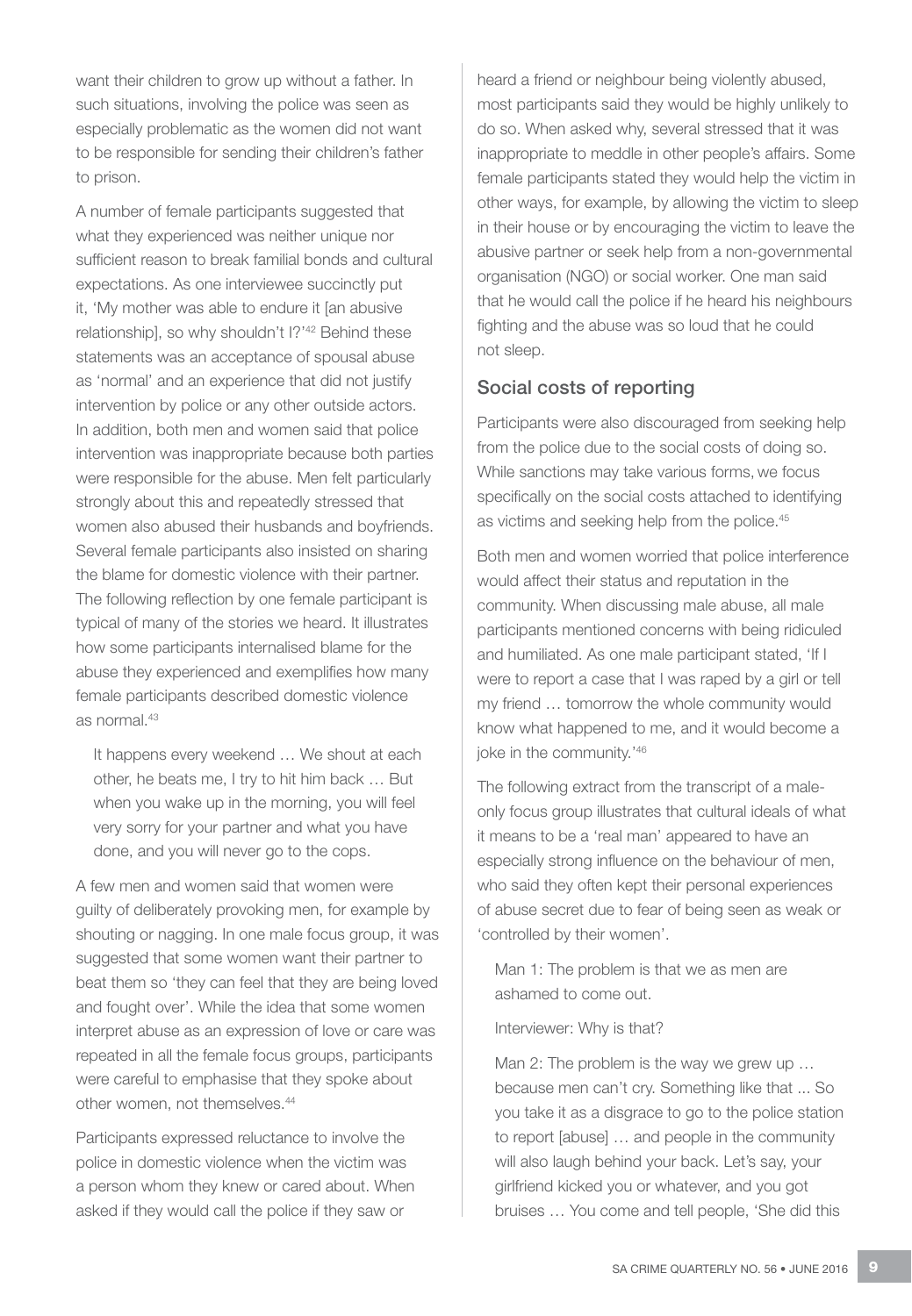to me' … Then you will notice that they laugh at you … and keep asking, 'What did she do to you?' and laugh.

Interviewer: Is this what makes it difficult to go to the police?

Man 2: Very difficult. Very difficult.

Man 3: You don't want to feel inferior. That she has the power. Feel like a coward.

Like the men, the women primarily feared gossip and judgement. One woman explained that she could not talk about her abuse with her closest family members or friends, as 'you know it is going to spread and everyone is going to look at you differently'.47

Women viewed self-identifying as victims as shameful and embarrassing. Female participants' reasons for shame differed. Some women said that it was shameful to go to the police as others might think that they had overreacted or acted in a way that justified the abuse. Others viewed involving the police as disloyal to both their partner and family. Some women stressed that identifying as victims would make them appear weak and powerless in their relationships. When the women who said this were asked what they would do if they were exposed to abuse, they suggested that it was 'better to just leave [their abusive partner]' than involve the police.<sup>48</sup>

One of the interviewees was in an abusive relationship for more than eight years but never considered reporting the abuse to the police. When asked why she explained that she was known as a strong, opinionated woman in the community and feared that identifying as a victim would reflect badly on her. She said it felt shameful to admit to being abused, even to herself, as it contrasted with her own self-image. Only once she had chased her husband out of the house did she tell her friends and family about her abuse. Contrary to what she had believed, this did not result in a loss of status in the community. However, she said she was happy that she had never brought the police into the picture, because it would have called into question her ability to deal with things on her own.

Another interviewee confessed she had hidden her abuse from her friends and family for nearly 10 years because she believed they would judge her for staying with a man who was abusing her.

You make means for people not to judge you for staying. Even your family. There were times when I would pack my things and take a bus home to Eastern Cape, no matter how much it would cost me. [But] when I was home I would act as if I was there just for fun, visiting, whereas I was there to express my feelings … and I will come back to Cape Town and he will be scared that 'Ooh, she has told the mother everything' but I didn't say anything … I covered it up because I did not want my family to look down on him. Because I am his partner. And when you look down on him, you look down on me too.<sup>49</sup>

After having kept the abuse a secret for nearly a decade, the woman eventually told her family and in-laws about the abuse and filed for a divorce. At this point, the woman had a sustainable job and income and was not economically dependent on her partner. But after confronting the stigma of self-identifying as a victim, the woman faced considerable external pressures to keep her family together. Some of the pressure came from her in-laws, who were largely unresponsive to her interests and arranged family meetings to prevent the divorce from going ahead. Her own mother, who she had initially been afraid would judge her for staying with an abusive partner, also begged her to stay in the relationship for her sake and for the sake of the children. This woman's story illustrates that abused women may face various forms of external and internal pressures to stay in abusive relationships. Even after taking the important and difficult step to self-identify as a victim and filing for a divorce, it took the woman an additional five years before she finally managed to leave her partner.

# Attitudes towards police

For some participants, the unwillingness to involve police in cases of abuse appeared to be informed by their distrust of police in Khayelitsha. When asked what they believed would happen if they approached the police as victims of abuse, most participants suggested that the police were unlikely to provide any meaningful assistance because the police shared the same attitudes towards abuse and victimhood as they did.

Participants were particularly sceptical of the police's motivation to assist male victims, believing officers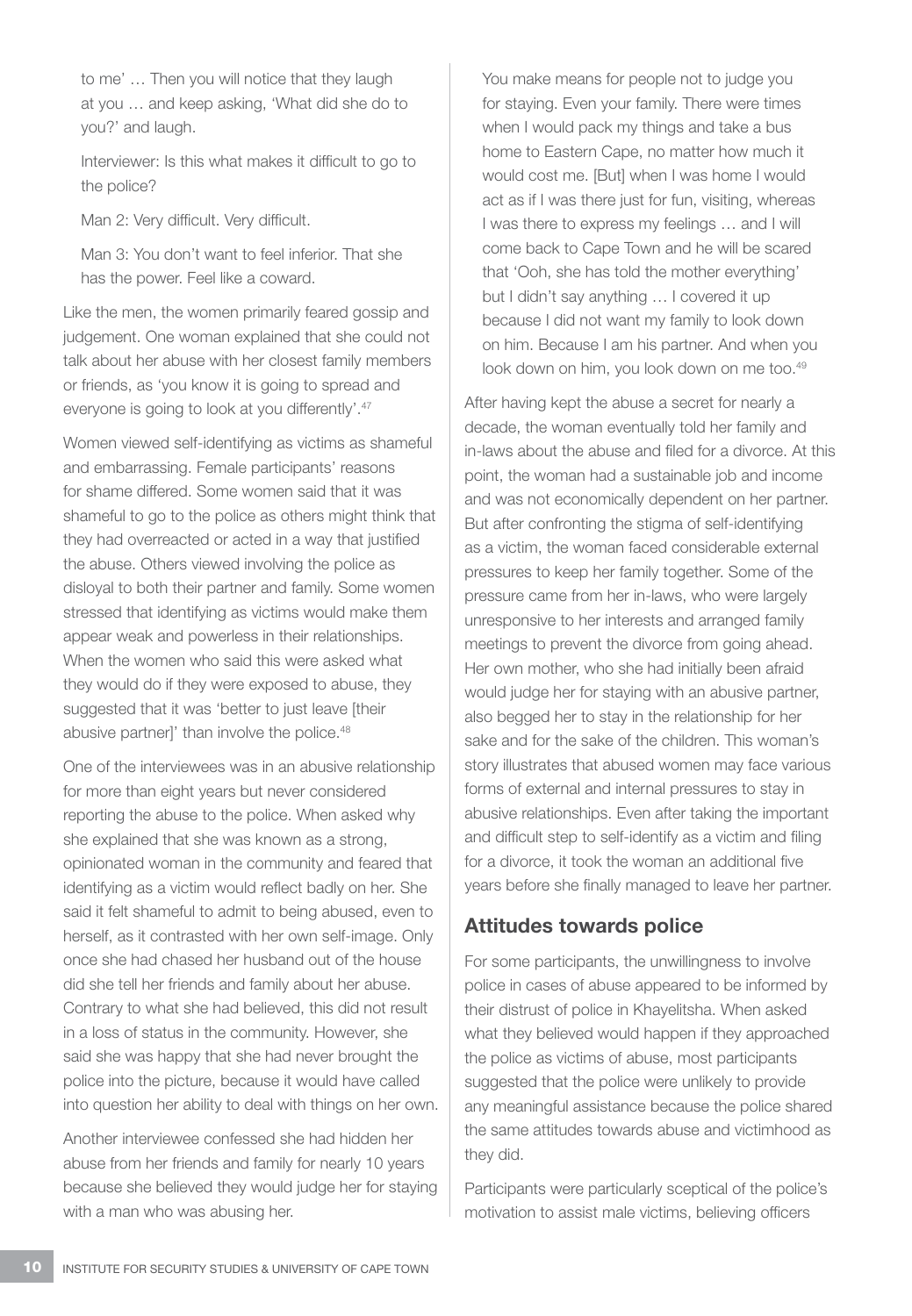would not take them seriously and might laugh at them for 'acting like a woman'.<sup>50</sup>

Man: If you are violated as a woman, you can get help, but if you are violated as a man, you can't get any help.

Interviewer: Why is that?

Man: They [the police] take it as a joke. They laugh at you as a man. And if you fight back yourself, you are arrested.

Visibly frustrated at being scapegoated as abusers while their own alleged suffering was left unacknowledged, the men emphasised that involving police would never work to their advantage as officers would always take the woman's side.

The problem is that if I am fighting with you, the police will not ask 'What is happening?' or 'How did this thing start?' … They will just take me to the station, although it was the woman's fault.

In one focus group a few men complained that some women reported consensual sex as rape, or abused their male partners knowing that they would never go to the police.<sup>51</sup>

While male participants indicated that female victims of abuse would receive better help and support from police, several female participants insisted that involving the police was pointless as they would not provide any real assistance.<sup>52</sup>

As the following brief extract from a female focus group illustrates, the women believed that police were not interested in helping them as they, too, considered abuse to be a private matter. The women also suspected that police were tired of dealing with women's complex needs.

Woman 1: It is a challenge in our police station. If it is domestic violence, the police say it is a family matter. (Other women nod and agree.)

Woman 2: Because if the wife goes and reports it [the abuse] and opens a case to go to court … all of the sudden, after a month, she drops that case. You see … [In the eyes of the police] I just use a government article. Misuse it, you see.

While most of our participants expressed a strong distrust in the police's willingness to assist victims of abuse, it is important to note that not all criticisms were based on first-hand experience. While some participants shared personal experiences of encounters with the police, others' disapproval was based on second-hand accounts or assumptions about how the police would respond. In contrast, the member of the police sub-forum and the two local counsellors who were interviewed argued that the police in Khayelitsha are, in their experience, better trained to respond to domestic violence today than a few years ago. The counsellors emphasised that today police are more sensitive and respectful of male and LGBTI victims.<sup>53</sup> Regardless of whether this is true or not, participants' negative view of the police is likely to reinforce their unwillingness to approach them in cases of abuse.

# Discussion of findings

Norms play a crucial role in individual choice, by specifying what is acceptable and what is not in a society or a group.<sup>55</sup> Norm-compliance is ensured in two ways. Firstly, people are encouraged to conform to a set of norms by expectations or threats of sanction. Sanctions can be both positive and negative but often include exclusion, ostracism or violence. Secondly, norm-compliance is ensured through the more subtle process of internalisation, in which members of society are socialised to think of certain ways of being and doing as normal and natural. If norms are successfully internalised, external sanctions are not needed to elicit conformity, as 'norm-abiding behaviours are perceived as good and appropriate, and people will typically feel guilt or shame at the prospect of behaving in a deviant way'.55 Our data suggest that both these dynamics shaped participants' reluctance to involve the police in cases of domestic abuse.

Our research indicates that participants' reluctance to involve the police was strongly influenced by the social shame, stigma and humiliation expected from self-identifying as a victim and seeking help from police; this was the case for both men and women. The consequence of this is that abusers enjoy de facto impunity while victims are left isolated, disempowered and ashamed.<sup>56</sup>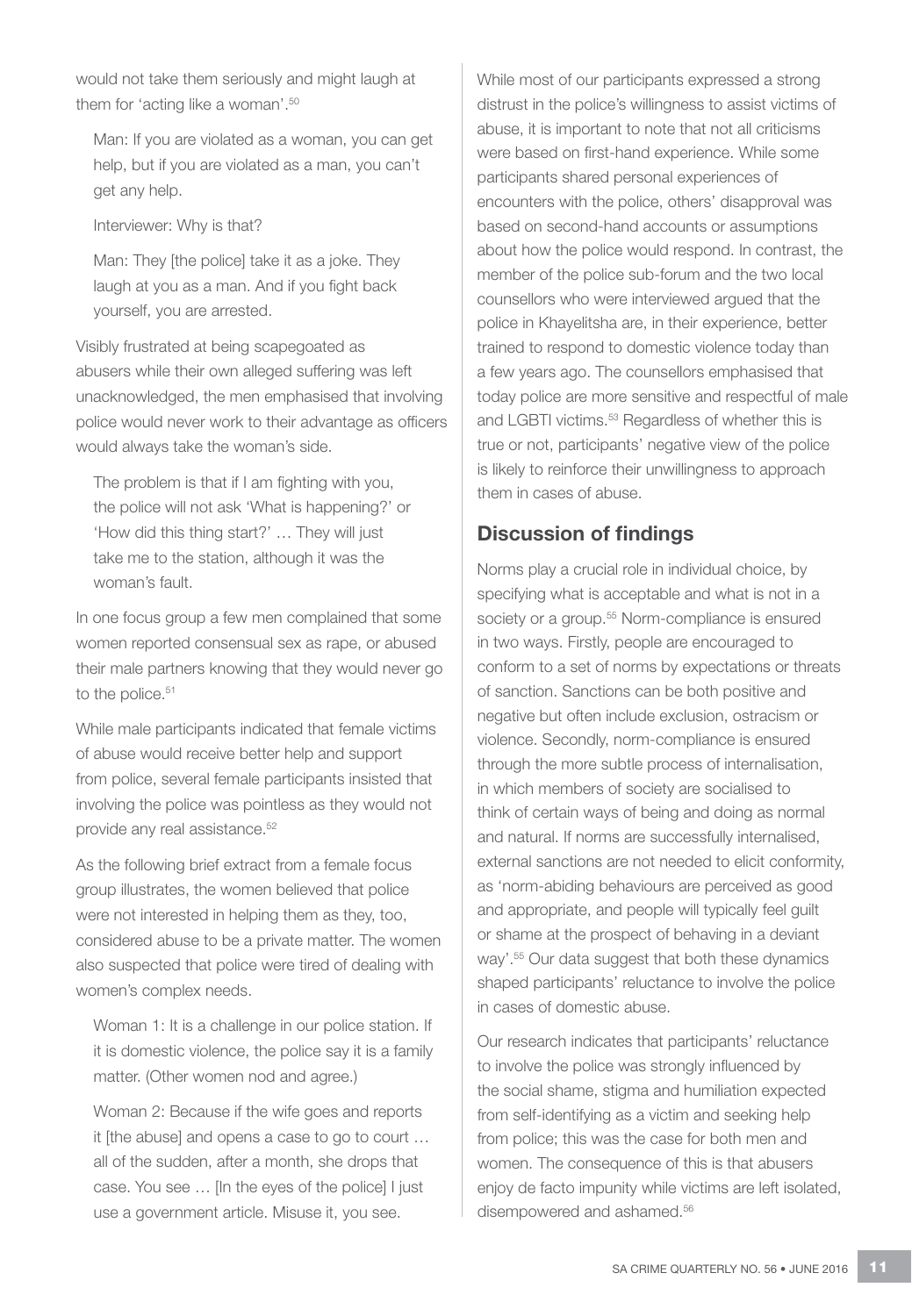However, there are nuances that should be explored. Although participants emphasised that abuse was bidirectional, this does not mean that women were considered as abusive as men, or that participants believed that men suffered as much as women. Female participants who spoke about abuse inflicted on their male partners usually framed it as an act of resistance.

It is also important to recognise the performative nature of interviews and focus groups. Participants do not simply communicate information but define and position themselves in front of their audience and bring certain truths into being. With this in mind, female participants' eagerness to share stories of their acts of abuse against their partners might be interpreted as attempts to distance themselves from an image of women as passive, powerless victims. Similarly, male participants' frequent insistence that 'men are also abused' is a clear contestation of the one-dimensional image of men as violent aggressors.<sup>57</sup>

There were limits to participants' reluctance to involve the police in cases of abuse. Both men and women said they would consider approaching the police if they believed the abuse had an extremely negative influence on their children, for example if it resulted in a failure to provide food or pay children's school fees, or was also directed at children. However, in these situations police interference was identified as a last resort, and both men and women said they would rather leave with their children or go to a social worker. Some women said they would consider reporting their husbands to the police if they did not have children, or if their children were older. Several women explained that they might choose to stay in an abusive relationship to protect their children from anticipated economic hardships. However, our research indicates that economic factors often interact with social norms, placing added pressure on women to accept and endure abuse, and increasing the costs associated with seeking help. When pushed, some participants admitted that they would want to get the police involved if the abuse became very violent and they feared they (or a loved one) might be seriously hurt or killed. This finding aligns with other studies showing that cultural norms might condone and

privatise domestic abuse, but only within certain boundaries of severity.<sup>58</sup> However, even in these scenarios participants had highly ambivalent feelings about seeking help from police, partly due to the anticipated personal and familial costs of police intervention.

Finally, the research indicates that the reasons participants felt shame were strongly influenced by their own gender and their views about gender. The research indicates that a dominant model of masculinity in Khayelitsha is associated with power and control over both self and others. Consequently, identifying as a victim was seen as unmanly, shameful and humiliating. Female participants' reasons for shame differed, and were influenced by the model of femininity they endorsed. Women who endorsed a traditional form of femininity based on cultural ideals of submissiveness and endurance feared that they would be perceived as overreacting or deserving of abuse, as they had misbehaved or failed to act like a proper woman.<sup>59</sup> As indicated, involving police was believed to incur specific social costs, as women feared they would be stigmatised by family members or others who would see this measure as an act of disloyalty or a violation of culturally accepted procedure.<sup>60</sup> In contrast, women who endorsed a more progressive form of femininity feared that identifying as victims of abuse would make them appear weak and powerless in front of their family and friends.<sup>61</sup> Here, involving the police was defined as deeply embarrassing and was expected to have a negative impact on women's status and reputation in the community. Importantly, however, these models of femininity are ideal types.

As the personal stories of our interviewees indicate, women's decisions to stay in abusive relationships and not seek help from the police can be influenced by various forms of external and internal pressure, operating simultaneously or at different times. This indicates that thinking in terms of a rigid traditional/ progressive binary is not always useful.

# **Discussion**

The research findings reveal the external and internal pressures on women to keep families together in the face of abuse, almost at all costs. The internalisation of norms led women to downplay and tolerate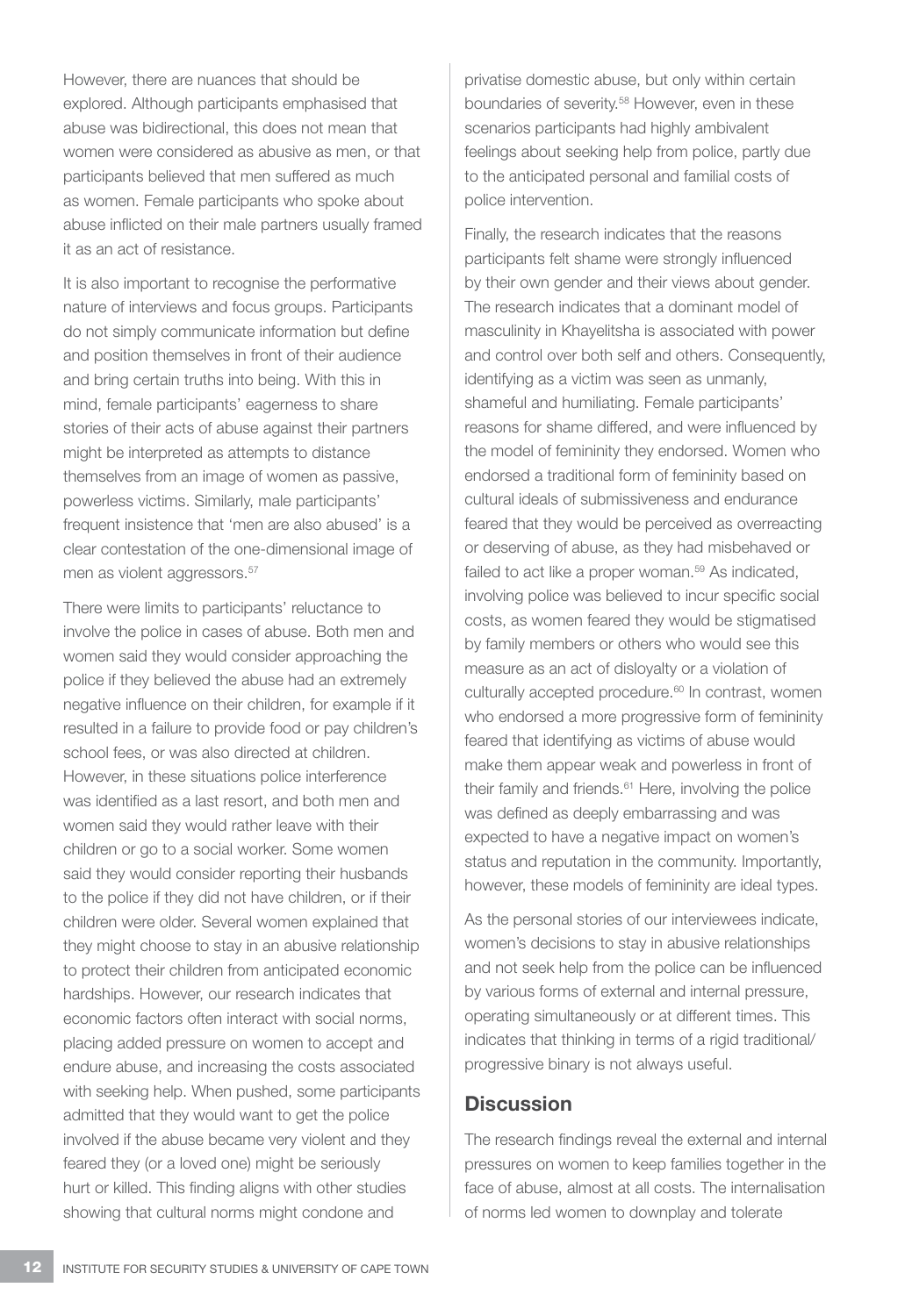abuse to the extent that it compromised their physical and psychological health and well-being. These factors clearly complicate the job of policing domestic violence, as the private nature of this crime makes police intervention largely dependent on victims' identification of abuse as a crime worthy of intervention.

The research also indicates that women's response to abuse is particularly influenced by social norms defining what is best for their children. Following Carol Gilligan, this thinking might be understood as a distinctly female moral reasoning guided by a moral orientation towards relationship maintenance and care for others.<sup>62</sup> As Meyer stresses, such decisions should not be interpreted as irrational acts. In contrast, 'costs and benefits are simply assessed on a broader, less selfish scale, taking into account the costs and benefits for individuals close to the rational decision-maker'.<sup>63</sup> The fact that abused women may often prioritise their children's well-being above their own suffering demonstrates the importance of existing laws and policies designed to address the safety and wellbeing of both mothers and their children.

The findings highlight the significance for victims of social shame and stigma attached to public revelation and help-seeking in cases of abuse. Rather than dismissing victims' decisions not to involve the police in cases of abuse as a sign of passivity, non-cooperation or acceptance of the status quo, our findings suggest that non-reporting is a calculated, legitimate strategy to protect oneself from a variety of social costs, including social stigma, gossip, humiliation and shame. This builds on other studies conducted in South Africa.<sup>64</sup>

Our findings offer a deeper and more nuanced understanding of the social costs of reporting domestic violence by showing that victims' reasons for shame and embarrassment are dependent upon the victims' gender and the model of masculinity and femininity that they endorse. Nonreporting can be a calculated strategy to avoid social and other costs, and as such, victims may be served better by interventions that do not rely on a criminal justice response.

However, steps should also be taken to reduce the social costs associated with seeking help from the police. Since sensitive and empathic policing is necessary to overcome the stigma associated with reporting domestic violence, the KCoI's recommendation, that improved internal and external oversight over implementation of the DVA is necessary, should be supported.<sup>65</sup> However, reducing the costs of help seeking depends on transforming social and gendered norms and attitudes towards police intervention and victimhood held by police and society at large.

By attending to the performative nature of focus groups discussions, this article has drawn attention to men and women's reluctance to identify with harmful yet prevailing stereotypes of 'women-aspassive-victims' and 'men-as-aggressive-abusers'. This reluctance indicates that many women may see advocacy that emphasises female victimhood as disempowering. Women-centred advocacy may also alienate men who are frustrated at being scapegoated as abusers, while at the same time being fearful of the consequences of identifying as victims of abuse. To reduce the social costs associated with self-identifying as victims of abuse, further steps must be taken to confront simplistic and disempowering discourses and create opportunities for men to explore alternative masculinities.

# **Conclusion**

Problems in policing are commonly framed as institutional failures. When thinking about policing in this manner, it is easy to conclude that the solution lies within the institution itself, or requires more resources and support from the government. Combrinck and Wakefield, for example, argue that 'the South African Police Service holds the key to a successful implementation of the [DV] Act' and recommend that persistent shortcomings be addressed with better and additional training.<sup>66</sup> The Khayelitsha Commission of Inquiry also focused on structural and institutional challenges in policing and crafted recommendations with these concerns in mind.

This article has examined the challenges and limitations of policing domestic violence from a different angle. Reflecting on key findings from a small qualitative study of local perceptions and attitudes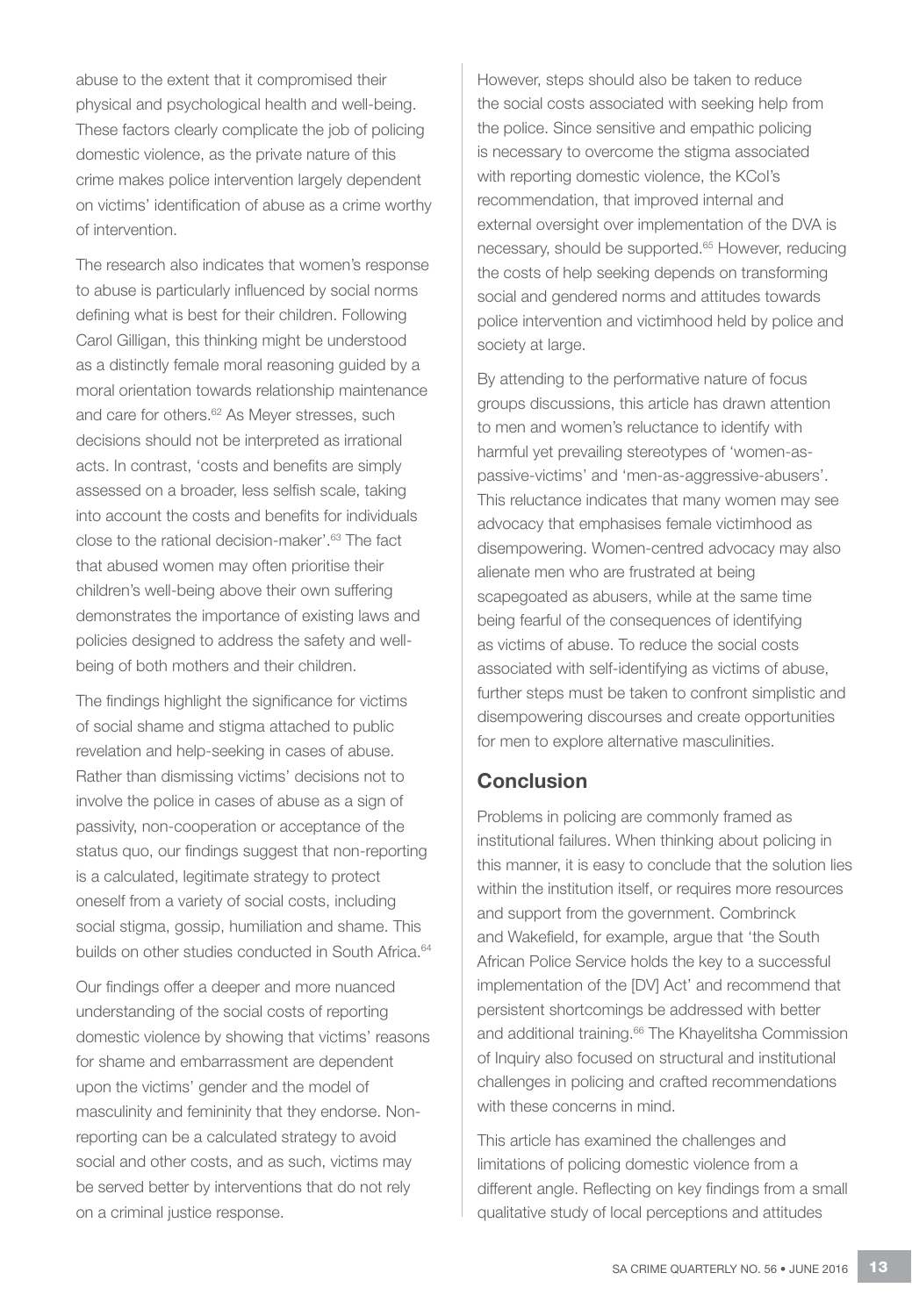towards domestic violence and the policing of this crime in Khayelitsha, we have drawn attention to the powerful disciplinary influence of social norms and beliefs in regulating responses to abuse. While acknowledging that victims' experiences of and responses to abuse are shaped by a variety of factors, our findings suggest that victims' responses to domestic violence are constrained by dominant social norms and beliefs, framing police involvement in cases of abuse as being inappropriate and shameful. The findings suggest that the social norm defining household violence as a private issue regulates the behaviour not only of victims but also of potential witnesses and third parties. Whereas higher compliance with the DVA will necessarily require considerable resources, this suggests that the effective policing of domestic violence is predicated on shifts in norms and beliefs, defining police interference in cases of abuse as problematic, if not unthinkable.

#### Acknowledgements

This article has its roots in a collaborative project by the SJC and a UCT Justice and Transformation postgraduate class taught by Dr Hugo van der Merwe. We would like to thank Chumile, Khanyiswa, Zimkita, Ntombi and the rest of SJC and NU for helping us to arrange and conduct our focus groups and interviews, and for providing useful and constructive feedback and information throughout the process. We would also like to thank Dr van der Merwe for his instruction and feedback, as well as Katherina Mann, who participated in the first stage of the data collection process. For helpful comments on earlier drafts we would also like to thank Dr Chandre Gould, Dr Andrew Faull, Prof. André du Toit and two anonymous reviewers. Lastly, and most importantly, we thank the men and women who gave their time to share their thoughts on and experiences of domestic violence and policing with us.

To comment on this article visit http://www.issafrica.org/sacq.php

#### **Notes**

- See L Vetten, Domestic violence in South Africa, Institute for Security Studies (ISS), Policy Brief 71, 2014.
- 2 Ibid.; Anticipating problems associated with statutory definitions, the law also includes a 'catch-all' category covering abuse that is otherwise not covered.
- 3 L Vetten, Addressing domestic violence in South Africa: reflections on strategy and practice, Centre for the Study of Violence and Reconciliation, 2005, 5.
- 4 Vetten, Domestic violence in South Africa.
- 5 See, for example, C Albertyn et al., Women's freedom and security of the person, in E Bonthuys and C Albertyn (eds), *Gender, law and justice,* Cape Town: Juta, 2007, 323.
- 6 See, for instance, P Parenzee et al., *Monitoring the implementation of the Domestic Violence Act,* Cape Town: Institute of Criminology, University of Cape Town, 2001; L Vetten, Show me the money: a review of budgets allocated towards the implementation of South Africa's Domestic Violence Act, *Politikon: South African Journal of Political Studies,* 2, 2005, 19–26; S Mathews and N Abrahams, *Combining stories and numbers: an analysis of the impact of the Domestic Violence Act (No. 116 of 1998) on women,* Gender Advocacy Programme and Medical Research Council, 2001; J Smit and F Nel, An evaluation of the implementation of the Domestic Violence Act: what is happening in practice?, *Acta Criminologica,* 15, 2002, 3; L Artz, Magistrates and the Domestic Violence Act: issues of interpretation, Institute of Criminology, University of Cape Town, 2003; M Manamela et al., Policing domestic violence effectively at Rietgat Police Station: an assessment, *Acta Criminologica: CRIMSA Conference: Special Edition,* 2, 2010, 99–113; D Smythe, Missed opportunities: confiscation of weapons in domestic violence cases, *SA Crime Quarterly,* 10, 2004, 19–26; H Combrinck and L Wakefield, Going the extra mile: police training on domestic violence, *SA Crime Quarterly,* 31, 2010, 27–34; L Artz and D Smythe, South African legislation supporting victims' rights, in D Lillian and R Snyman (eds), *South African handbook on victimology,* Pretoria: Van Schaiks, 2005.
- See specifically D Smythe and L Artz, Money matters: structural problems with implementing the DVA, *Agenda,* 66, 2005, 24–33; L Artz and D Smythe, Bridges and barriers: a five year retrospective on the Domestic Violence Act, *Acta Juridica,* 2005; P Parenzee and D Smythe, *Domestic violence and development: looking at the farming context,*  Cape Town: Open Society Foundation South Africa and Institute of Criminology, University of Cape Town, 2002; D Smythe and P Parenzee, Acting against domestic violence, in W Dixon and E Van der Spuy (eds), *Justice gained? Crime and crime control in South Africa's transition,* Cape Town: Juta, 2004; L Artz, *Violence against women in rural Southern Cape: exploring access to justice through a feminist jurisprudence framework,* Institute of Criminology, University of Cape Town, 1999; Matthews and Abrahams, *Combining stories and numbers.*
- 8 The Domestic Violence Act (DVA) recognises domestic violence as a complex crime that can involve many different victims and perpetrators. Our research focused on violence between intimate partners, broadly interpreting violence in line with the act to include physical, sexual, emotional and economic forms of abuse.
- 9 For a detailed overview of Khayelitsha see J Seekings, *Economy, society and municipal services in Khayelitsha, report for the Commission of Inquiry into Allegations of Police Inefficiency in Khayelitsha and a Breakdown in Relations between the Community and the Police in Khayelitsha,*  Centre for Social Science Research, University of Cape Town, 2013.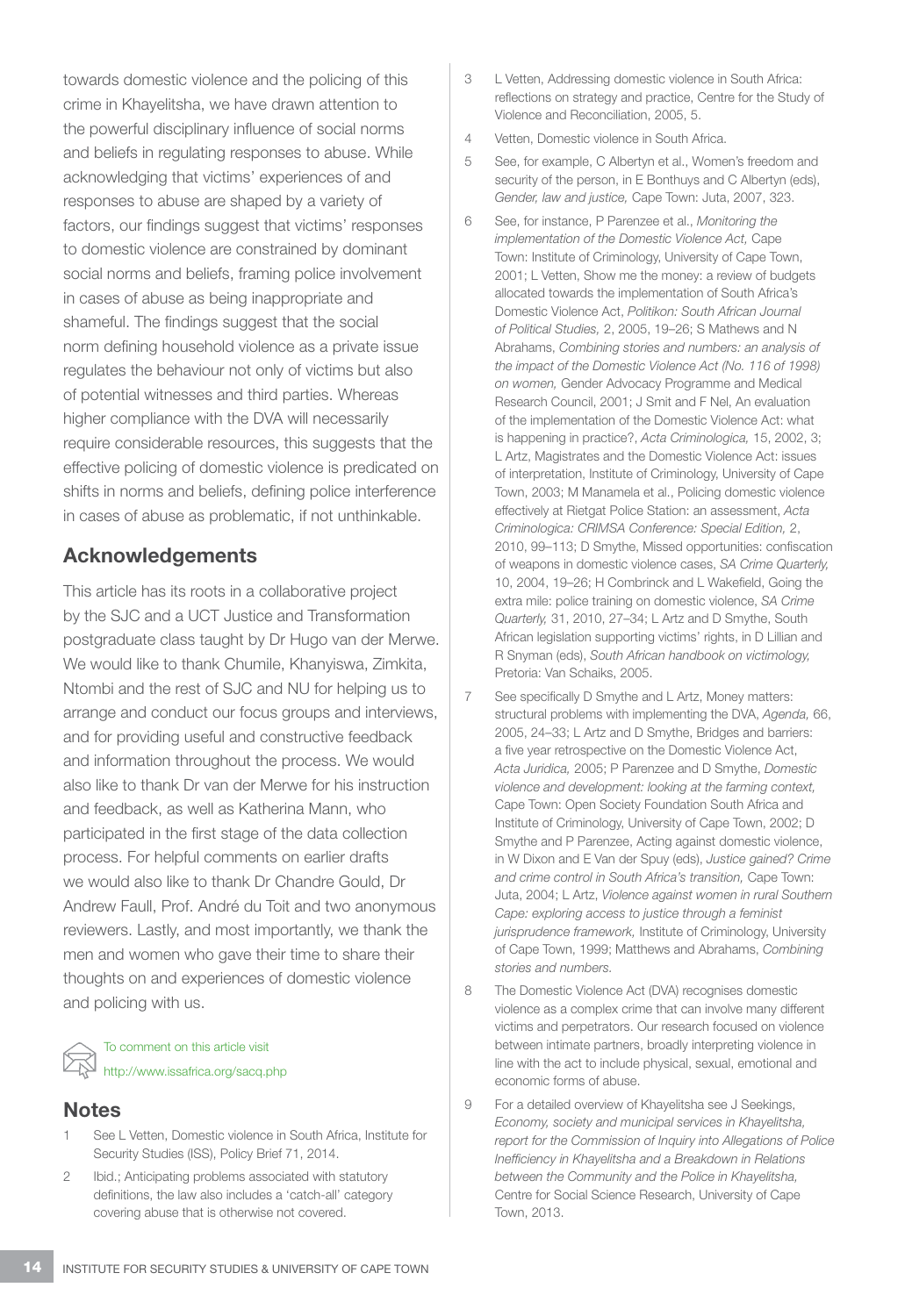- 10 Ibid. See also G Super, Violence and democracy in Khayelitsha: governing crime through the community, *Stability: International Journal of Security & Development,*  4:1, 2015, 1.
- 11 See, for example, EA Pieterse, *Counter-currents: experiments in sustainability in the Cape Town region,*  Johannesburg: Jacana, 2010, 261.
- 12 Seekings, *Economy, society and municipal services in Khayelitsha,* 23, 19. See also Mthente Research, *Community safety barometer 2011/2012 – precinct reports for Lingelethu West, Harare and Khayelitsha (Site B),* commissioned by Western Cape Government, 2012, http://www.khayelitshacommission.org.za/media-press/ press-statements/100-general.html?start=48 (accessed 1 September 2015).
- 13 For an overview see C O'Regan and V Pikoli, *Towards a safer Khayelitsha. Report of the Commission of Inquiry into Allegations of Police Inefficiency and a Breakdown in Relations between SAPS and the Community of Khayelitsha,* ch. 4, 40–45, http://www.khayelitshacommission.org.za/ images/towards\_khaye\_docs/Khayelitsha\_Commission\_ Report\_WEB\_FULL\_TEXT\_C.pdf (accessed 1 September 2015).
- 14 Informal conversation with representative from MOSAIC, personal communication, April 2015. See also MOSAIC, Fact sheet 1: Domestic violence in Khayelitsha, http://www. mosaic.org.za/kfactsheet.pdf (accessed 15 June 2015).
- 15 See Khayelitsha Commission, http://www. khayelitshacommission.org.za (accessed 15 August 2015).
- 16 The widely heralded South African Truth and Reconciliation Commission has, for instance, been criticised by gender scholars for privileging the recovery of truths pertaining to political and public violence and thereby marginalising the suffering women experienced during apartheid, both inside and outside their homes. See Fiona Ross, *Bearing witness: women and the Truth and Reconciliation Commission in South Africa,* London: Pluto Press, 2003; S Meintjes, Gendered truth? Legacies of the South African Truth and Reconciliation Commission, *African Journal on Conflict Resolution,* 9:2, 2009. More recently, both the Marikana Commission of Inquiry itself and the media and academia's coverage of it have been criticised for focusing narrowly on police brutality towards (male) miners while silencing women's narratives and needs and the wider socioeconomic context. See A Benya, Absent from the frontline but not absent from the struggle: women in the Marikana Massacre, *Femina Politica,* 22:1, 2013, 144–147.
- 17 For a victim testimony, see Ms Ntsilane's testimony in O'Regan and Pikoli, *Towards a safer Khayelitsha,* Appendix B, August 2014. For an overview of the expert testimonies from L Vetten and L Artz, see O'Regan and Pikoli, *Towards a safer Khayelitsha,* 140–145 (phase 1), 336–340 (phase 2).
- 18 Gail Super argues that the commission's narrow focus on policy inefficiency also diverted attention away from the socioeconomic conditions that generate crime. See Super, Violence and democracy in Khayelitsha.
- 19 The commission concluded that the relationship between the community and its police is characterised by a significant level of distrust. See O'Regan and Pikoli, *Towards a safer Khayelitsha,* xxxv.

Lack of trust in the police is a general problem in South Africa. The 2007 Human Sciences Research Council (HSRC) South African Social Attitudes Survey found that 60% of citizens do not trust the police. Human Science Research Council, Between trust and scepticism: public confidence in institutions, http://www.hsrc.ac.za/ HSRC\_Review\_ Article-85.phtml (accessed 1 September 2015); A Faull, Corruption in the South African Police Service, ISS, Paper 226, November 2011.

More recently a national survey conducted by Futurefact revealed that 'three quarters of South Africans believe that a lot of police are criminals themselves' and 33% said that they were 'scared of the police'. See Futurefact, Futurefact finds: Three quarters of South Africans believe that a lot of police are criminals, 3 February 2015, http://www.futurefact. co.za/futurefact-finds/futurefact-finds-three-quarters-southafricans-believe-lot-police-are-criminals (accessed 10 February 2016).

- 20 For a methodological reflection on focus groups based on research in South Africa see I Macun & D Posel, Focus groups: a South African experience and a methodological reflection, *African Sociological Review,* 2:1, 1998, 114–135.
- 21 TL Albrecht et al., Understanding communication processes in focus groups, in D Morgan (ed.), *Successful focus groups,*  London and New York: Sage, 1993, 54, quoted in ibid., 119.
- 22 DL Morgan and RA Krueger, When to use focus groups and why, in DL Morgan (ed.), *Successful focus groups: advancing the state of the art,* Newbury Park: Sage, 1993, 3–19.
- 23 A weakness of focus groups is that participants can collude or collaborate to silence a particular issue. For a thorough discussion of the advantages and disadvantages of focus groups, see S Wilkinson, Focus groups in feminist research: power, interaction and the co-construction of meaning, *Women's Studies International Forum,* 21:1, 1998, 114.
- 24 Community police forums (CPFs) involve partnerships between representatives of the community and local police. The purpose of the forums is also to allow for input from the community and promote better communication and relationships between the community and the police. In Khayelitsha there are CPFs at the police stations in Site B, Harare and Lingelethu West. See Safe Khayelitsha, Community police forums and sub-forums, http:// safekhayelitsha.org.za/local-safety-structures/communitypolice-forums-and-sub-forums/ (accessed 1 February 2016). For a critical discussion of the CPFs and other measures to promote community-centred strategies in Khayelitsha, see L Freeman and C McDonald, Mapping Khayelitsha: the complexity of everyday policing in a high crime area, *SA Crime Quarterly,* 53, 2015.
- 25 Thematic analysis enables the identification and analysis of themes that speak to something important and relevant to the study. See V Braun and V Clarke, Using thematic analysis in psychology, *Research in Psychology,* 3, 2006, 77–101.
- 26 Following the commission's recommendations, eight subforums were established to deal with specific crimes and thereby bridge certain 'policing gaps'. One of these subforums deals with gender-based violence and has, according to one of its members, defined policing of domestic violence as a key issue. Personal communication, Khayelitsha, April 2015. For more information on the police sub-forums see Freeman and McDonald, Mapping Khayelitsha, 27–28.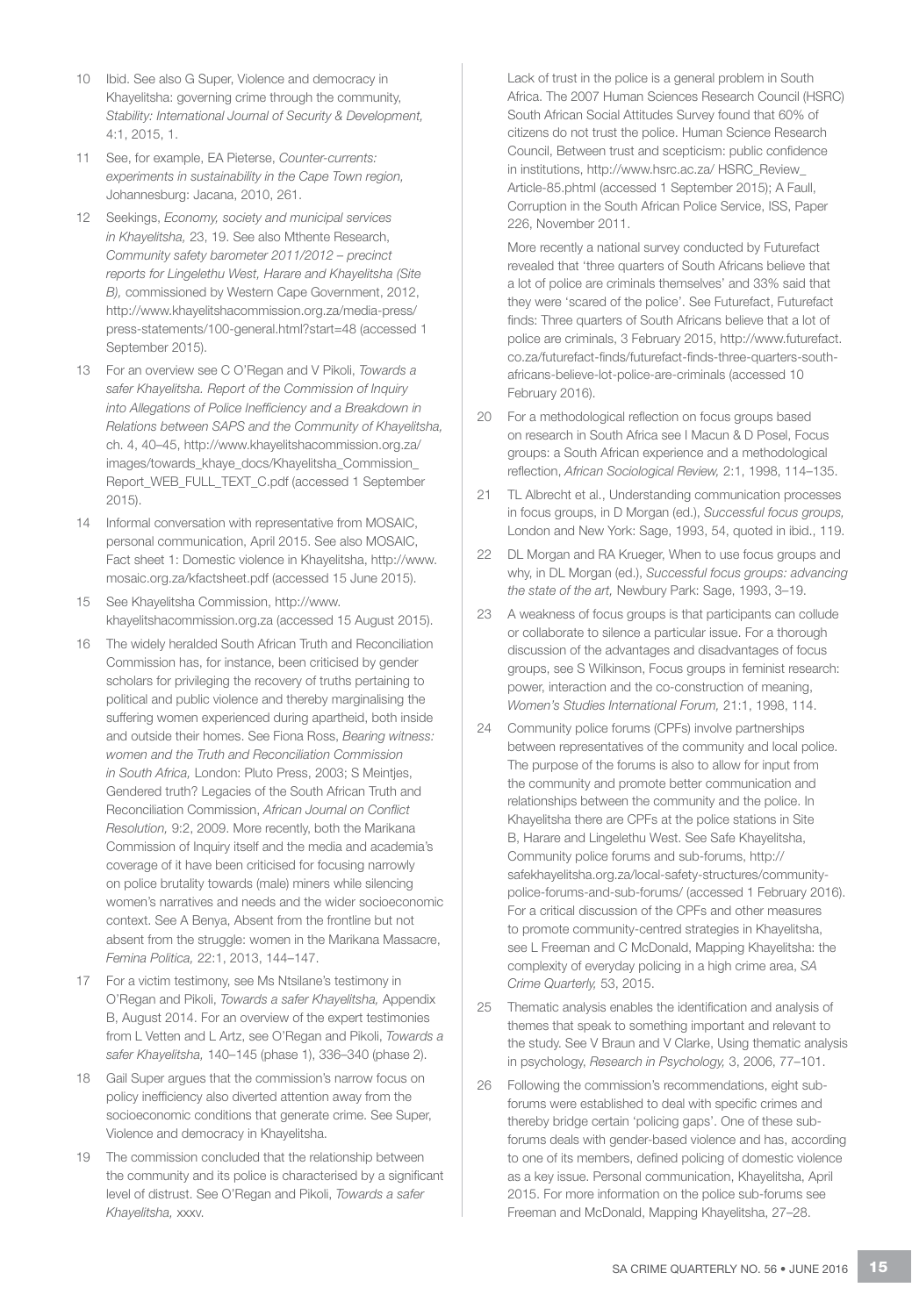- 27 For an overview, see Seekings, *Economy, society and municipal services in Khayelitsha.*
- 28 For more information see Social Justice Coalition (SJC), About us, http://www.sjc.org.za/about-us (accessed 25 May 2015). Purposive sampling is a non-probability sampling method that allows for the selection of participants who fit into the particular research. See R Schutt, *Investigating the social world: the process and practice of research,* New York: Sage Publication, 2015, ch. 5.
- 29 Macun and Posel, Focus groups: a South African experience, 4–5.
- 30 Ibid. As noted by Macun and Posel, homogeneity is also important to ensure that the members of the group 'feel as comfortable and uninhibited with each other as possible'.
- 31 As Seekings notes, Khayelitsha remains a largely 'immigrant community'. According to the 2011 census, most adults living there (69%) were born in the Eastern Cape. See Seekings, *Economy, society and municipal services in Khayelitsha,* 12.
- 32 According to the 2011 census, 46% of Khayelitsha's population live in informal settlements, and the majority of residents live in shacks. Although access to public services has expanded steadily, a significant minority of residents still rely on communal, generally unsatisfactory facilities, including inadequate sanitation arrangements. See Seekings, *Economy, society and municipal services in Khayelitsha.*
- 33 During the commission's hearings repeated complaints were raised about the failure of the Khayelitsha SAPS to patrol in informal neighbourhoods. See O'Regan and Pikoli, *Towards a safer Khayelitsha,* ch. 6, 128. For a discussion of the particular challenges of policing in informal settlements see the testimony of Major General D Molo, ibid., 252.
- 34 According to an SJC representative, the organisation has approximately 2 000 members in 12 branches in Khayelitsha. On average, 10–30 members attend branch meetings while the remaining members attend only larger events. The majority of SJC members are unemployed and live in informal settlements. Personal communication, Khayelitsha, 21 April 2015.
- 35 In terms of 'racial classification', one of us is white and European, one coloured South African and one white South African.
- 36 See, for example, J Flavin and A Desautels, Feminism and crime, in C Renzetti, L Goodstein and S Miller (eds), *Rethinking gender, crime and justice,* New York: Oxford University Press, 2006, 11–28.
- 37 For a discussion of the use of a translator in qualitative research see, for example, A Young, Qualitative research and translation dilemmas, *Qualitative Research,* 4:2, 2004, 161–178.
- 38 For example, see Albertyn et al., Women's freedom and security; M Hunter, The master's tools revisited: can law contribute to ending violence against women?, *IDS Bulletin,*  37:57, 2006; R Jewkes, J Levin and L Penn-Kenkana, Risk factors for domestic violence: findings from a South African cross-sectional study, *Soc Sci Med.,* 55:9, 2002, 1603– 1617; J Goldscheid, The parallel processes of law and social change: gender violence and work in the United States and South Africa, *Feminist perspective on international justice: from international and criminal to alternative forms of justice,*  Intersentia, 2013, 313; Penelope Andrews, Violence against

women in South Africa: the role of culture and the limitations of the law, *Temple Political and Civil Rights Law Review,* 8, 1998, 425–515.

- 39 Notably, the man who suggested this was a member of a street committee (a community structure that works to mediate conflicts and promote safety in communities). According to Freeman and McDonald, street committees in Khayelitsha operate largely outside the remit of the SAPS and are seen as 'belonging' to the South African National Civics Organisation (SANCO). See Freeman and McDonald, Mapping Khayelitsha, 27–37. In the focus group his suggestion received no support from other participants. Due to the relatively small sample, we cannot exclude the possibility that other community members would be more appreciative of and willing to engage in local and informal dispute resolution mechanisms, as was found by Artz and Smythe, Bridges and barriers.
- 40 Another man in the same focus group explained that his closest kin were not in Cape Town, so the right thing to do would be to find somebody from his extended family or clan to step in and 'help solve the problem'. Focus group interview, male group, Khayelitsha, 24 April 2015.
- 41 See also R Jewkes, Intimate partner violence: causes and prevention, *Lancet,* 359:9315, 2002, 1423–1429.
- 42 Personal communication, Khayelitsha, 17 April 2015. Notably, the argument that 'my mother accepted it so I should too' was also mentioned by a woman in our focus groups. According to one counsellor we interviewed, this statement was a typical sign of what she described as an 'old mentality'. Personal communication, Khayelitsha, 21 April 2015.
- 43 See also S Bollen et al., *Violence against women in metropolitan South Africa: a study on impact and service delivery,* ISS, Monograph 41, 1999.
- 44 One of the counsellors we interviewed confirmed that victims in counselling frequently explained their partner's abuse as acts of love or care, but hypothesised that it was often an excuse women made for themselves to stay in the relationship. Personal communication, Khayelitsha, 15 April 2015.
- 45 In the South African context, studies have demonstrated that women's reasons for non-reporting are influenced by the economic and violent sanctions that involving the police are anticipated to bring. See L Artz, Fear or failure? Why victims of domestic violence retract from the criminal justice process, *SA Crime Quarterly,* 37, 2011, 3–10; Jewkes et al., Risk factors for domestic violence; L Vetten et al., *Implementing the Domestic Violence Act in Acornhoek, Mpumalanga,* Tshwaranang, Research Brief 2, 2009; L Vetten et al., *Micro-study of the DVA: implementation of the Domestic Violence Act at nine South African courts,* Report prepared for the Department of Justice and Constitutional Development, 2009. Further rationalising victims' decisions to not involve the police in cases of domestic abuse, studies have also demonstrated that police interventions into these matters are temporary and inconclusive at best, and might often exaggerate the violence. See, for example, A Altbeker, Policing domestic violence: the enthusiasm gap, *SA Crime Quarterly,* 12, 2005, 13–18; J Steinberg, *Thin blue line,*  Jeppestown: Jonathan Ball Publishers, 2008.
- 46 Focus groups interview, male group, Khayelitsha, 25 September 2014.